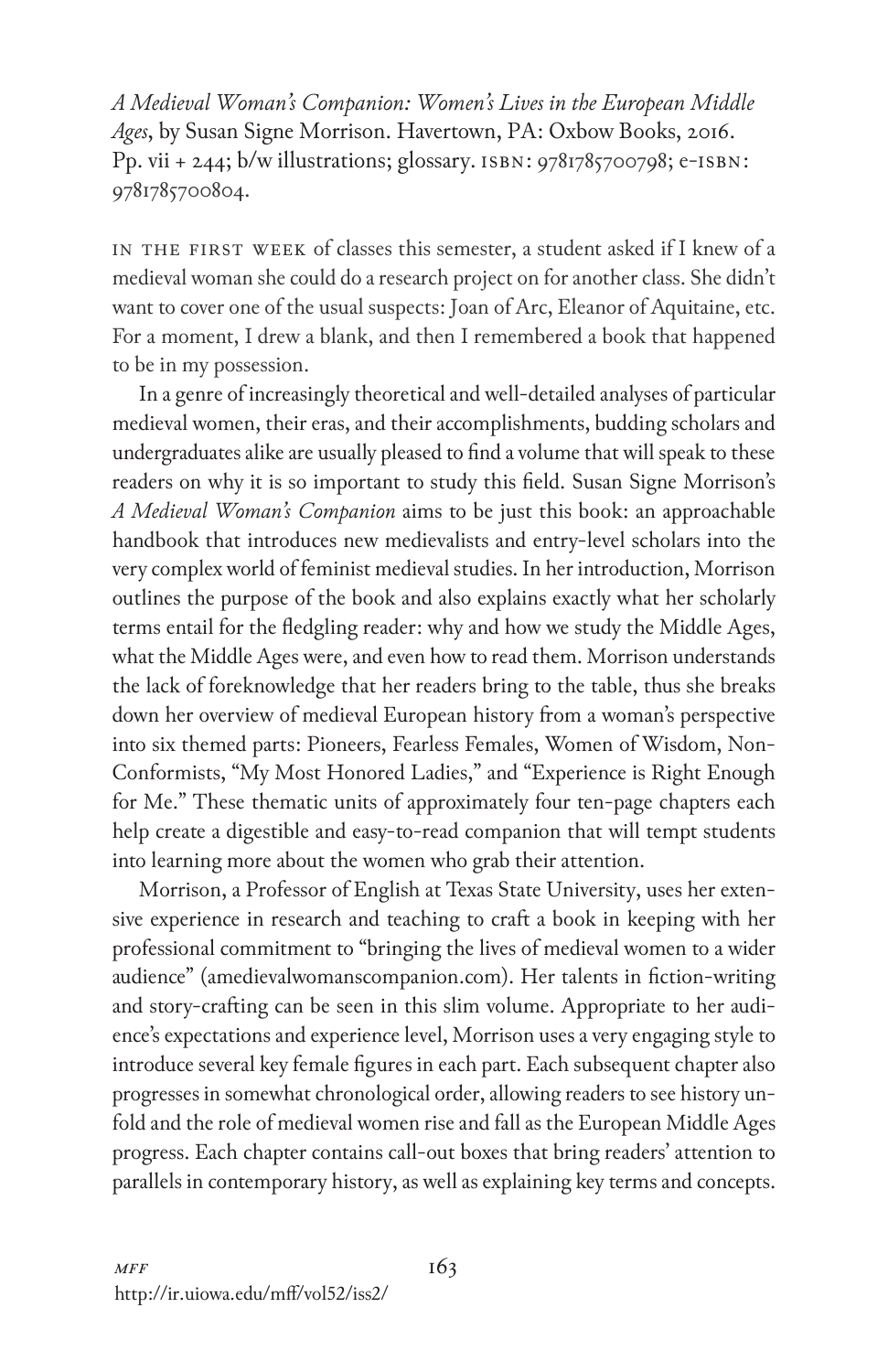The end of each chapter also provides a "Learn More" link section that will allow readers to pursue topics of interest on a deeper level. These two features, along with the extensive footnotes and gloss, make this concise paperback very cost effective and functional as a teaching text.

By limiting each chapter to a particular woman, time period, and geographic location, Morrison does not overwhelm her readers. These chapters are almost tidbits of tantalizing information—disappointingly short to the scholar immured in the field of feminist medieval and gender studies, but just the right amount of biography and historical correlation for novice scholars in the field. Morrison also carefully interweaves chapters that consider general issues that confronted women in the Middle Ages: the languages they were able to speak and study, the limitations and importance of their clothing, and even how medieval church policies regarding the body governed a woman's place in society. For example, the chapter on "Understanding the Female Body" introduces readers to the Eve/Mary paradigm and ties the theory of humors to why the medieval church considered men to be one temperature and women another. Morrison's final chapter ties the series of vignettes together as it examines the importance of reading women in the Middle Ages and how intersectional feminism can help—and occasionally hinder—our ability as modern scholars to interpret women's historical roles accurately.

Medieval scholars will recognize many of the 'major' canonical authors that Morrison treats: Margery Kempe, Hildegard von Bingen, Christine de Pizan, and Marie de France to name a few. Concepts unfamiliar to fledgling medievalists are carefully tied into these historical biographies. Morrison also includes fascinating histories of active warrior women such as Gudrun Osvifsdottir and Gudrid Thorbjarnsardottir, as well as a veritable pioneer in the field of disability advocacy—Teresa de Cartagena—and a War of the Roses era matriarch— Margaret Paston. Inclusion of these lesser-known women and explanation of their ties to the field of feminist medieval studies at large helps to increase the approachability of this book. Morrison brings the experience of medieval European women into a conversation that contemporary students can identify with, as they, too, question issues like gender fluidity, disability advocacy, and how to make women's voices heard.

In some ways, the complex history and experience of each biographied woman is simplified and taken out of a larger historical context. This condensed version may frustrate more experienced scholars, as this book serves as a handbook, almost an encyclopedia, rather than putting these fantastic medieval women into conversation with each other. Morrison also focuses mainly on